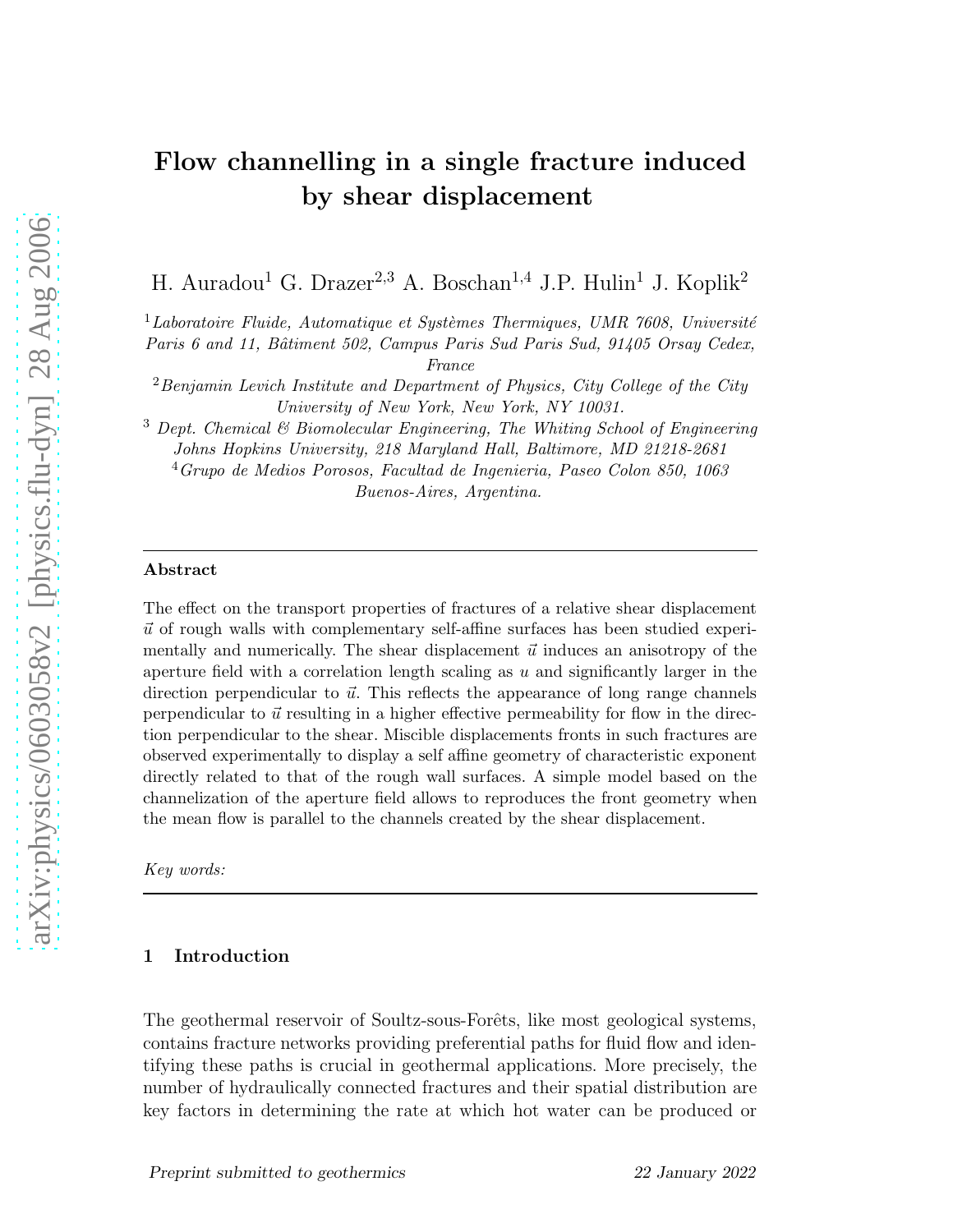fluids can be re-injected into the system [\(Genter et al, 1997;](#page-15-0) [Dezayes et al](#page-15-1), [2004](#page-15-1)). Transport in these systems can be stimulated by the massive injection of water at high flow rates which is commonly used to increase the overall transmissivity : both borehole and microseismic observations have demonstrated that the relative shearing of the fracture walls is a key factor in this enhancement [\(Genter et al, 1997](#page-15-0); [Evans et al, 2005\)](#page-15-2). Another important issue is the influence of the shear on the transport of suspended particles and dissolved species.

The present work analyzes the influence of shear displacements of the fracture walls on the pore space structure and, therefore, on the transport properties. The case of fractures with a self-affine geometry is specifically investigated : this statistical model describes indeed successfully a broad variety of fractured materials (see [Bouchaud \(2003\)](#page-15-3) for a review). This model which will be described more precisely in section 3 accounts also well for the long range correlations in the topography of such surfaces.

An important factor in these processes is the anisotropy of the permeability field induced by the shear displacement of the fracture walls : the permeability is highest for flow perpendicular to the shear displacement vector  $\vec{u}$  and lowest along it [\(Gentier et al., 1997;](#page-16-0) [Yeo et al., 1998\)](#page-16-1). This anisotropy has been suggested by [Auradou et al \(2005\)](#page-15-4) to be associated to the appearance, in the aperture field, of ridges perpendicular to  $\vec{u}$ . These ridges partly inhibit flow parallel to  $\vec{u}$  while they create long preferential flow channels connected in series in the perpendicular direction : this leads to model the pore space as long parallel channels extending over the length of the fracture. In the present work, the validity of this simple description of the void space will be confirmed by a detailed study of the geostatistical characteristics of the aperture field. It will be shown that both the anisotropy of the aperture field and the presence of large scale surface structures spanning the whole surface are needed to account for the anisotropy.

These analysis will then be extended to the spreading of a tracer advected by the flow. This process is largely determined by the structure of the flow field which would, at first, seem to be very complex. However, both experimental studies [\(Auradou et al](#page-15-5), [2001\)](#page-15-5) and numerical simulations [\(Drazer et](#page-15-6) al, [2004\)](#page-15-6) suggest that, for shear displacements  $\vec{u}$  small compared to the fracture size and for flow perpendicular to  $\vec{u}$ , the flow lines are mostly parallel to the mean flow the velocity field remains correlated over distances of the order of the fracture length. Finally, the correlation of the velocities of tracer particles advected in the fracture will be shown to have also self-affine characteristics, and a model accounting for the geometry of miscible displacement fronts in such fractures will be presented.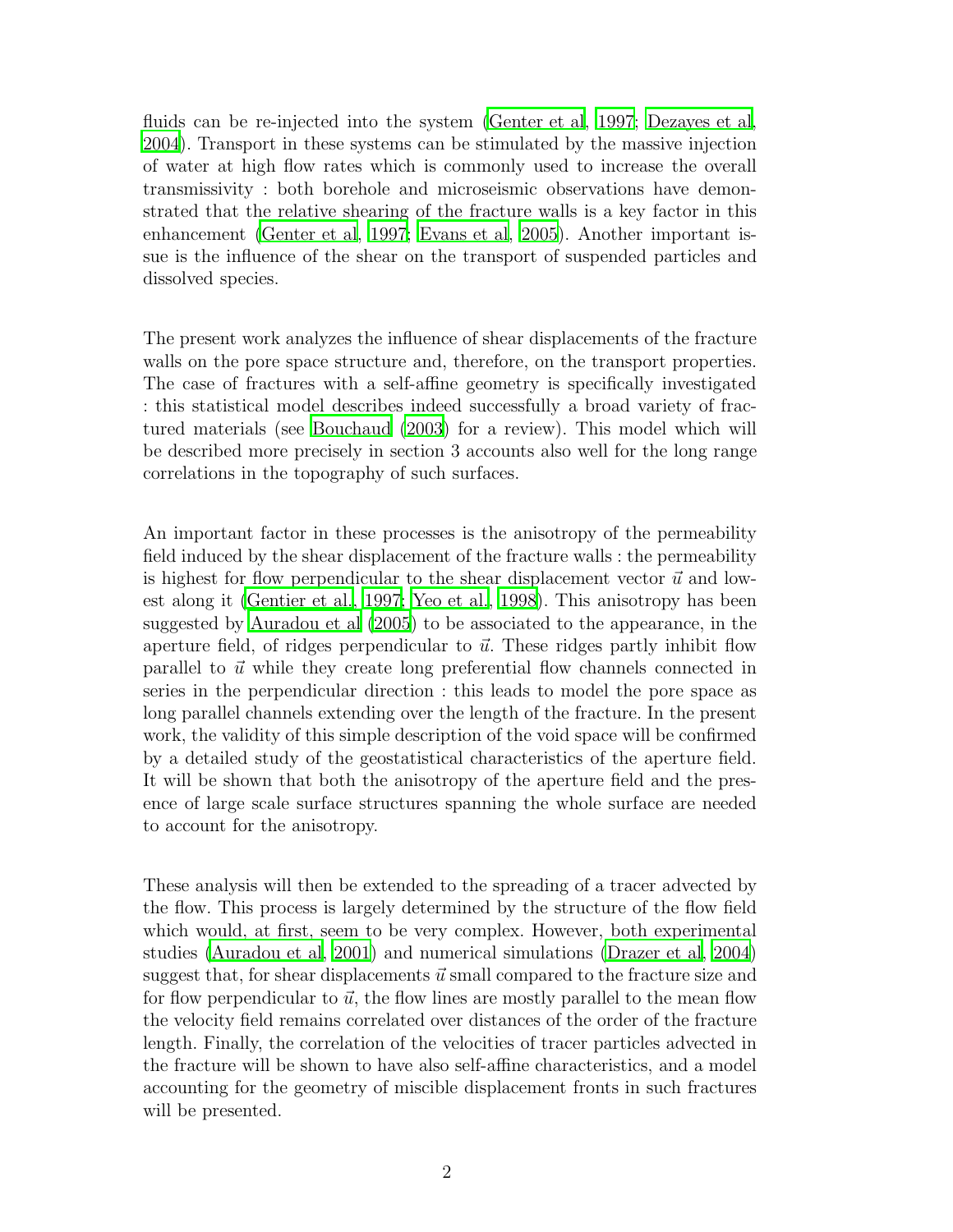

Fig. 1. Schematic view of the experimental fracture models. The fracture walls are complementary surfaces with the same roughness geometry and self-affine exponent  $\zeta \sim 0.8$  as natural granite fractures. The model walls are shifted vertically to determine the mean aperture and horizontally to model relative shear displacements.

### 2 Experimental setup and numerical models

Both in the experiments and the numerical simulations, the fractures are modeled as the gap between two complementary rough surfaces, as shown in Fig. 1. Experimentally, these surfaces are transparent casts of granite or fracture surfaces that retain their self affine geometry. The experimental setup allows us to control both the normal distance and the lateral displacement between the two facing wall surfaces (a detailed description has been given by [Auradou et al](#page-15-5)  $(2001, 2005)$  $(2001, 2005)$ . The normal distances investigated range from  $500 \mu m$  to 1 mm, i.e. of the same order of magnitude as the mean aperture of fractures in the Soultz Geothermal reservoir [\(Sausse](#page-16-2), [2002\)](#page-16-2). The lateral displacement mimics a relative shear displacement of the walls and induces spatial variations of the aperture. The magnitude of the shear displacements ranges from zero (no shear configuration) to a few millimeters when the lateral displacement brings the opposite surfaces in contact. The shear displacement amplitudes are of the same order of magnitude than those estimated by [Evans et al \(2005](#page-15-2)) after an hydraulic stimulation. The resulting aperture fluctuations are also similar to those reported by Sausse [\(Sausse, 2002](#page-16-2)) for fractures in the Soultz reservoir.

The fracture model is fitted inside a parallelepipedic basin : both are initially carefully saturated with a transparent solution so that no air bubble gets trapped inside the setup. The same solution, but dyed, is then injected through a small borehole in the middle of the upper epoxy cast and pictures of the dye invasion front are obtained at regular time intervals. Figure 2 displays a typical invasion front geometry : its larger elongation in the direction perpendicular to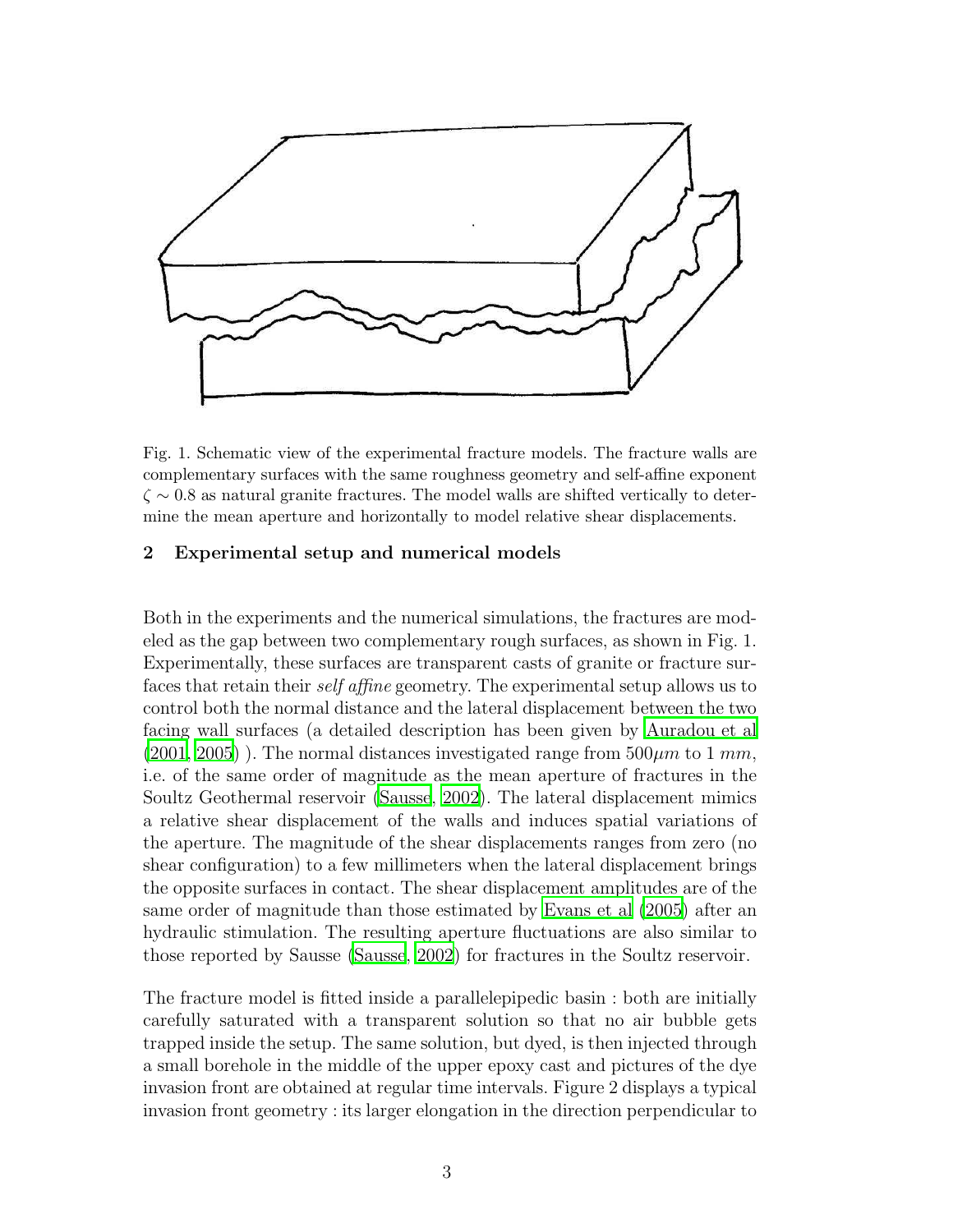

Fig. 2. a) Experimental pictures of the radial injection of a dyed fluid into a fracture saturated by a miscible, transparent one (picture size : 20  $cm \times 20$   $cm$ . b) Detail of the invasion front.

the shear reflects the influence of the permeability anisotropy discussed above. Moreover, as discussed by [Auradou et al \(2005\)](#page-15-4), the ratio of the elongations of the front parallel and perpendicular to the shear is directly related to the ratio of the permeabilities along these two same directions.

As mentioned above, aperture variations due to the lateral displacement of the fracture walls strongly perturb the flow field. The numerical simulation of the above experiments requires therefore an accurate 3D description of the fracture geometry and of the velocity field : the lattice Boltzmann technique has been selected for that purpose because it is well adapted to complex geome-tries [\(Drazer and Koplik](#page-15-7), [2000,](#page-15-7) [2002](#page-15-8)). A large cubic lattice  $(1024 \times 1024 \times 20$ sites) is used to reproduce a model fracture of mean aperture 1 mm and area  $51.2 \times 51.2 \, mm$  (one fourth of the experimental area). Using these numerical simulations, the variability of the results from one fracture to another has been investigated and the permeabilities for flow both parallel and perpendicular to the shear direction have been determined (note that only their ratio can be measured experimentally).

Figure 3 compares aperture fields obtained in numerical simulations and corresponding to relative displacements of the same complementary surfaces in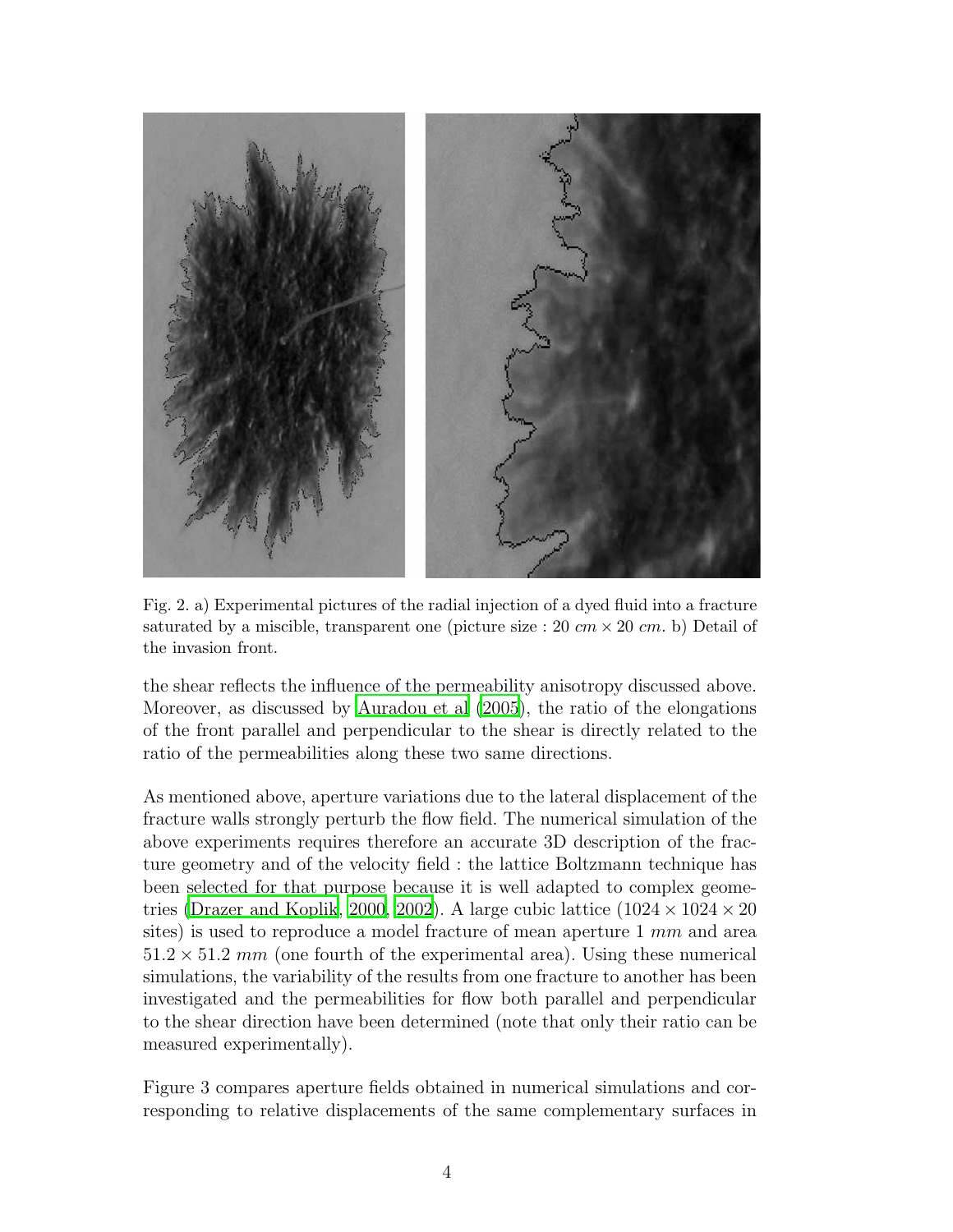

Fig. 3. Numerical aperture fields (51.2  $mm \times 51.2 \, mm$ ) obtained for a same magnitude of the shear displacement  $\vec{u}$  ( $u = 0.8$  mm) along two different perpendicular directions (arrows). Upper images - aperture fields coded in grey levels. Lower images : binarized images corresponding to a  $1 \, mm$  threshold equal to the mean aperture (lower apertures appear in white). Left :  $S = 0.16, K_{\perp}/K_0 = 1.05$  and  $K_{\parallel}/K_0 = 0.822$  (S = ratio of the variance of the aperture fluctuations by the mean aperture,  $K_{\parallel}$  and  $K_{\perp}$ : permeability values for flow parallel and perpendicular to the shear displacement  $\vec{u}$ ,  $K_0$  = permeability for  $u = 0$ .). Right :  $S = 0.21$ ,  $K_{\perp}/K_0 = 1.00$  and  $K_{\parallel}/K_0 = 0.930$ .

two directions at right angle. Permeability values computed in these two cases for constant pressure gradients parallel and perpendicular to the shear are listed in the caption. One observes the appearance of near continuous streaks perpendicular to the shear displacement and marking preferential flow paths. The appearance of these paths is reflected in the difference between the permeabilities  $K_{\perp}$  and  $K_{\parallel}$  for flow respectively parallel and perpendicular to them. More precisely, the permeability  $K_{\perp}$  for flow perpendicular to the displacement  $\vec{u}$  increases with u while  $K_{\parallel}$  decreases. These variations are ob-served [\(Auradou et al](#page-15-4), [2005](#page-15-4)) to be related to the permeability  $K_0$  for  $u = 0$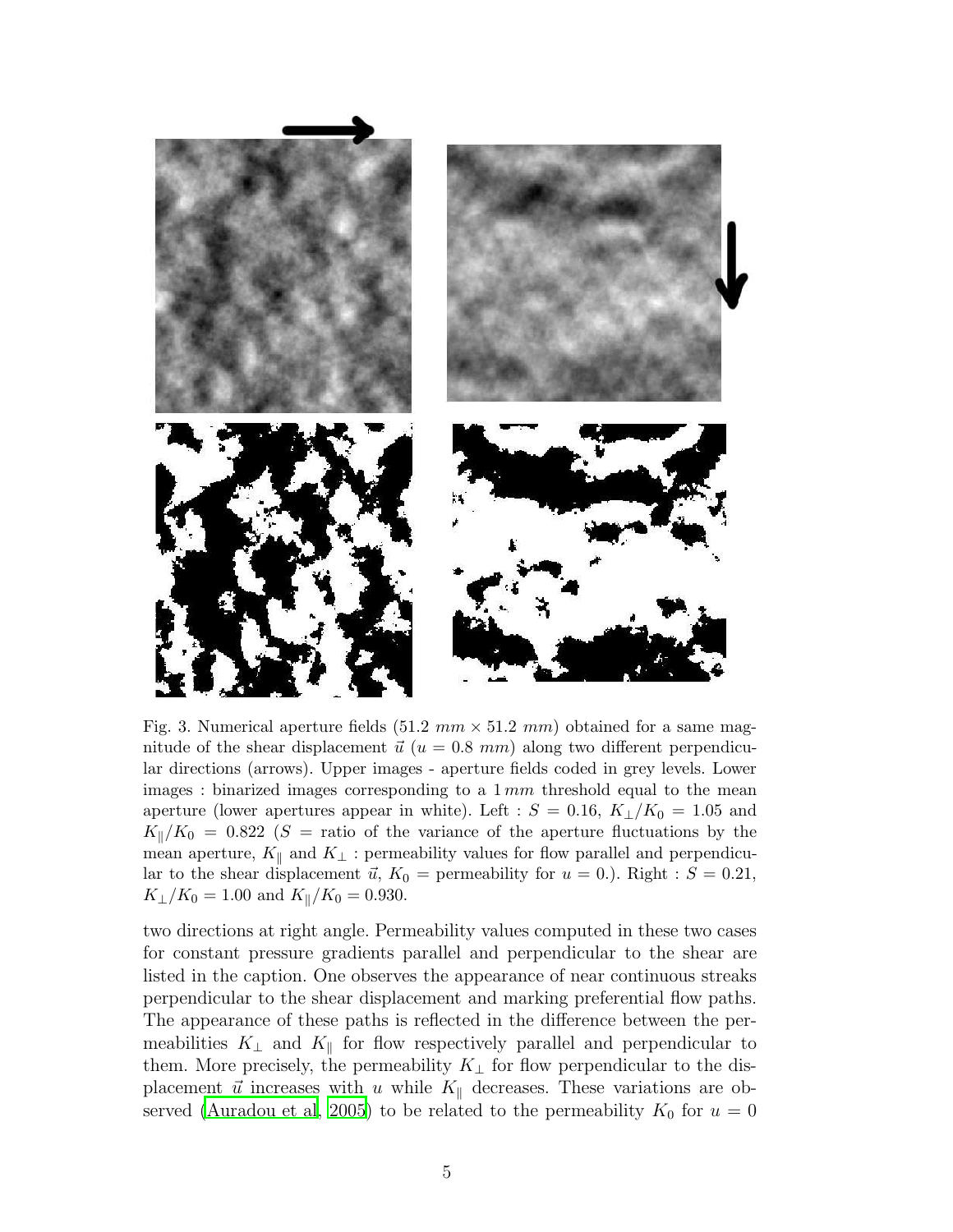and to the ratio S of the variance of the aperture fluctuations,  $\sigma_a$  by the mean aperture,  $a_0$  through the approximate equations :

$$
\frac{K_{\perp}}{K_0} = 1 + 3AS^2,
$$
\n
$$
\frac{K_{\parallel}}{K_0} = 1 - 6BS^2 + O(S^4),
$$
\n(1)

The two constants, A and B, depend on the specific statistical properties of each individual fracture surfaces but satisfy the relations:  $A < 1$  and  $B < 1$ .

As stated above, the binarized aperture fields shown in Fig. 3 displays ridges perpendicular to the dispacement  $\vec{u}$  and extending over a large part of the fracture length parallel to the flow. This observation has been used as the basic ingredient of a simple model in which the aperture field is replaced by a set of parallel channels, each of constant aperture and perpendicular to the shear. This model captures the linear dependence of the permeabilities with respect to  $S<sup>2</sup>$  and gives a good estimate of the respective upper and lower bounds of  $K_{\perp}$  and  $K_{\parallel}$  [\(Zimmerman et al](#page-16-3), [1991;](#page-16-3) [Zimmerman and Bodvarsson](#page-16-4), [1996](#page-16-4); [Auradou et al, 2005](#page-15-4)). These two limits correspond to  $A = 1$  and  $B = 1$ in Eq. (1). This simple model takes advantage of the fact that the correlation lengths in the aperture field are highly anisotropic and much smaller parallel to  $\vec{u}$  than perpendicular to it.

In addition to its global anisotropy, the experimental pictures displayed in Figure 2 show that the front between the transparent and dyed fluids is locally quite tortuous. More precisely, its geometry has been found experimentally to be self-affine with a characteristic exponent close to that of the roughness of the fracture surfaces [\(Auradou et al](#page-15-5), [2001\)](#page-15-5). This result has been verified numerically by [Drazer et al \(2004\)](#page-15-6) for two values  $\zeta = 0.8$  and 0.5 of the characteristic exponent  $\zeta$  [\(Feder](#page-15-9), [1988](#page-15-9)) of the fracture wall surfaces (note that  $\zeta$ has the same "universal" value 0.8 for the basalt and granite surfaces modeled in the present work and its influence could not therefore be investigated experimentally).

The spatial correlation of the aperture and velocity fields in these fractures will now be analyzed more quantitatively using standard geostatistical tools. A model based on these caracteristics will then be discussed in section 4 and shown to capture the key features of miscible displacement processes studied experimentally and numerically.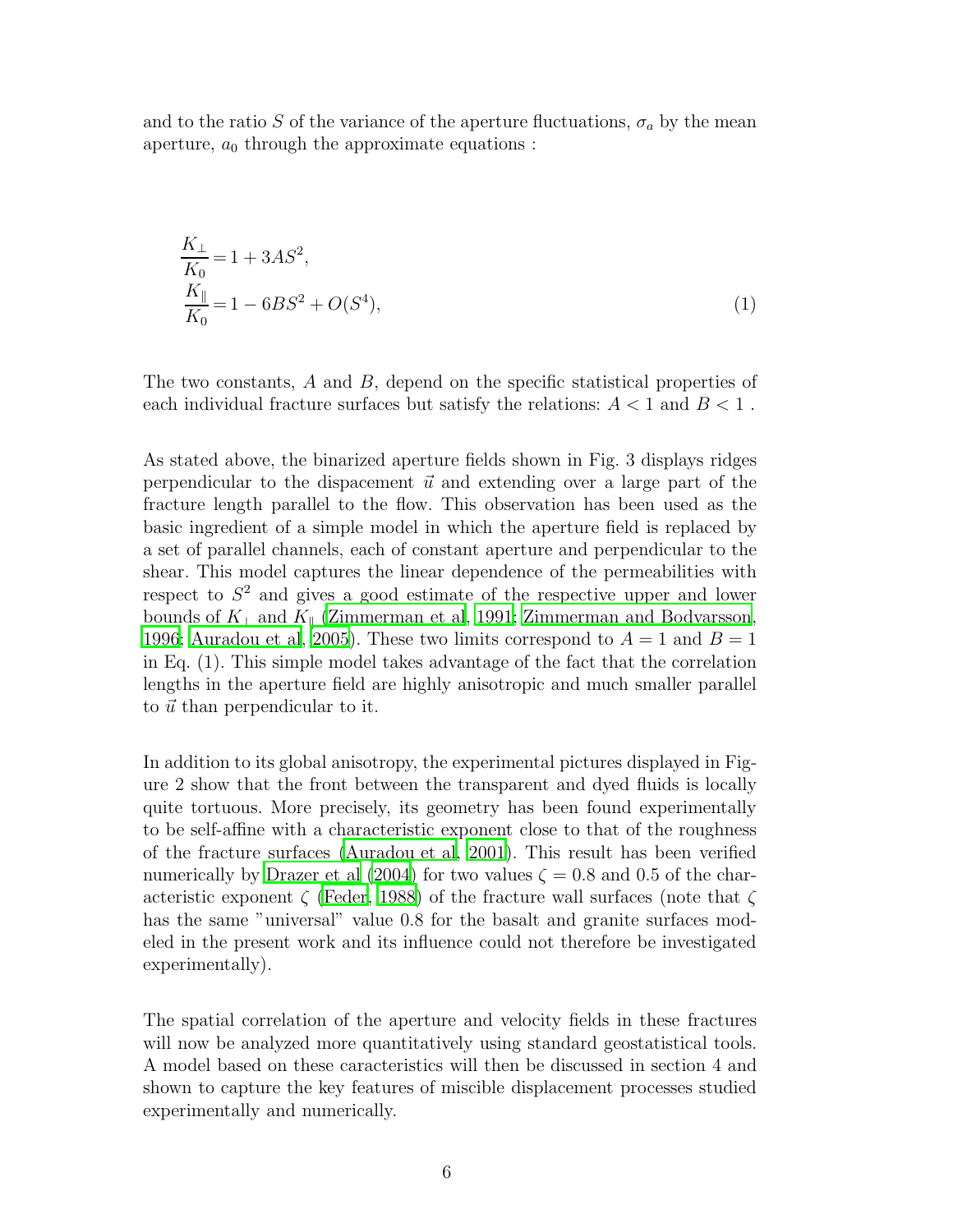### 3 Spatial correlation of the aperture field

The following interpretations are realized on 2D maps with  $770 \times 760$  pixels measured experimentally on the epoxy surfaces by a mechanical profilometer; the spacing between pixels is  $250 \mu m$  in both directions of the mean plane of the fracture and the vertical resolution on the local height  $h(x, y)$  is  $10 \mu m$ . The statistical properties of the surface roughness have determined from these maps and, as stated above, can be characterized in terms of a self-affine geometry. The main property of a self-affine surface is that it remains statistically unchanged under the transformation :

$$
x \to \lambda x,
$$
  
\n
$$
y \to \lambda y,
$$
  
\n
$$
h(x, y) \to \lambda^{\zeta} h(x, y).
$$

Where  $(x, y)$  are the coordinates in the mean surface plane,  $h(x, y)$  is the local height of the surface and  $\zeta$  is referred to as the Hurst, roughness, or selfaffine exponent [\(Feder, 1988](#page-15-9)). For the experimental model fractures, one has  $\zeta = 0.75 \pm 0.05$  [\(Auradou et al, 2005](#page-15-4)), in agreement with published values for granite surfaces [\(Bouchaud, 2003\)](#page-15-3). In the simulations, the self-affine surfaces are generated numerically (see [Drazer and Koplik \(2002\)](#page-15-8) for a detailed description of the method).

In the present work, we consider fractures made of complementary walls that are separated both vertically in order to open the fracture and laterally in order to mimic shear displacements (if any). Under such conditions, if  $a_0$  is the mean aperture and  $\vec{u}$  the relative shear displacement in the plane of the fracture, the local aperture at a point  $\vec{r}$  satisfies :

$$
a(\vec{r}) = h(\vec{r}) - h(\vec{r} + \vec{u}) + a_0.
$$
\n
$$
(2)
$$

This equation allows to determine the aperture field  $a(\vec{r})$  for a given shift  $\vec{u}$ from the experimental surface profile map  $h(\vec{r})$ . The correlations in the aperture field are characterized by the following correlation function, also called semivariance [\(Kitanidis](#page-16-5), [1997\)](#page-16-5):

$$
\gamma(\vec{\delta}) = \langle (a(\vec{r}) - a(\vec{r} + \vec{\delta}))^2 \rangle,
$$
\n(3)

which measures the spatial correlation of the aperture field between two points separated by the 2D vector  $\delta$ .

Combining Eqs. 2 and 3, one sees that the value of  $\gamma$  is determined by the correlation between the heights of the surface at four points located at the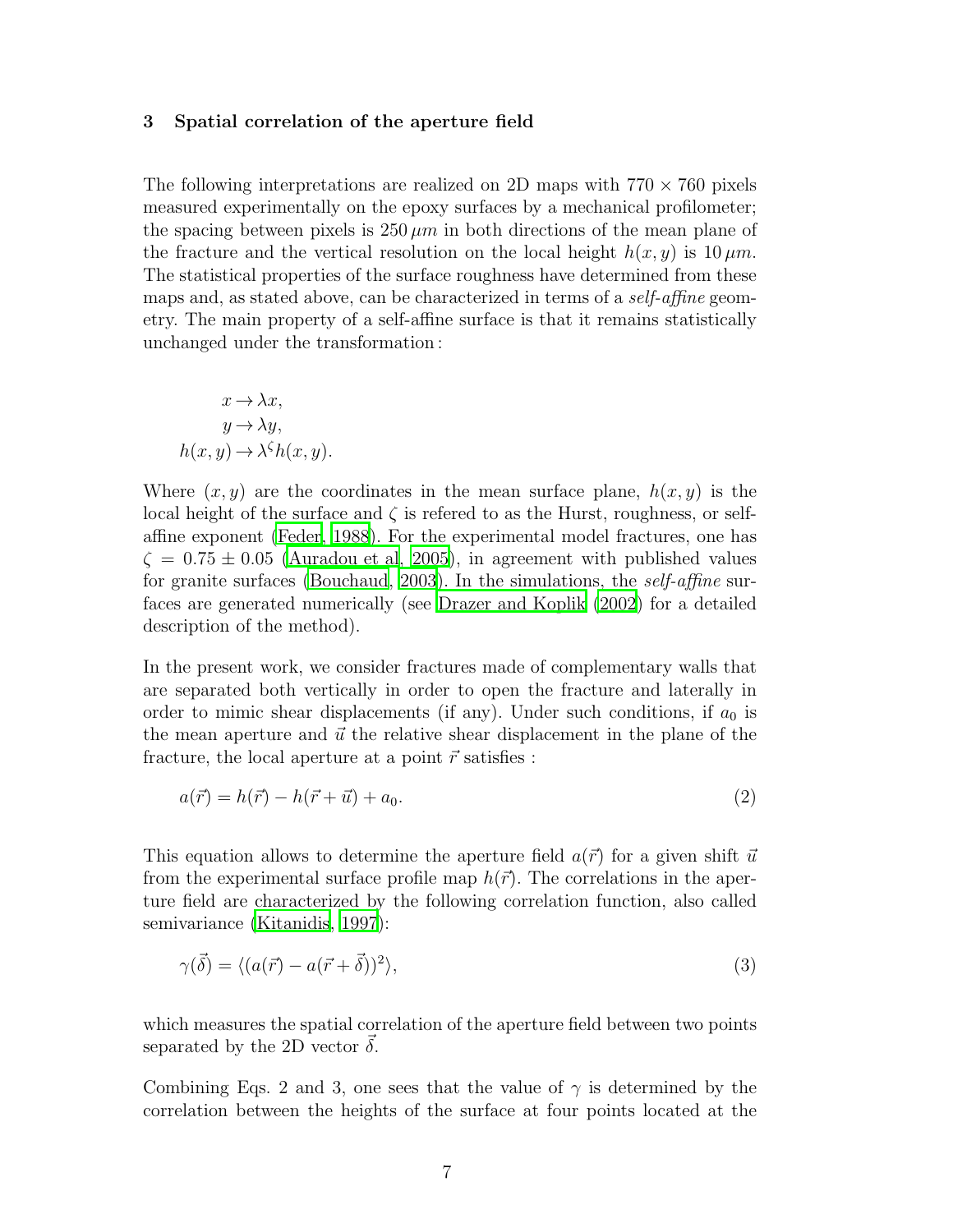

Fig. 4. Semivariograms of aperture fields corresponding to shift amplitudes u equal to : (0.25 mm,  $\circ$ ), (0.5 mm,  $\Box$ ), (0.75 mm,  $\diamond$ ), and (1 mm,  $\star$ ). Dotted lines :  $\gamma_{\parallel}$ (correlation along the direction of  $\vec{u}$ ). Solid lines :  $\gamma_{\perp}$  (correlations in the direction perpendicular to  $\vec{u}$ ). Horizontal dashed lines correspond to twice the aperture variance for the same u values.

corners of a parallelogram of sides  $\vec{u}$  and  $\vec{\delta}$ . The orientations of the lag  $\vec{\delta}$ respectively parallel and perpendicular to the shear displacement  $\vec{u}$  are of special interest (in the following, they are respectively referred to as  $\parallel$  and  $\perp$ ).

Figure 4 displays variations with  $\delta$  of the semivariances  $\gamma_{\perp}$  and  $\gamma_{\parallel}$  for aperture fields computed from a same experimental surface profile map  $h(\vec{r})$  but for different shear displacements  $\vec{u}$ . For small values of the lag  $\vec{\delta}$ , the apertures at  $\vec{r}$  and  $\vec{r}+\vec{\delta}$  are very similar (high spatial correlation at short distances) and the value of  $\gamma$  is low. As  $\delta$  increases, so does  $\gamma$  because the correlation decreases. As  $\delta$  increases further to a value higher than the correlation length of the aperture field, the apertures at  $\vec{r}$  and  $\vec{r} + \vec{\delta}$  become uncorrelated; then, from Eq. (3),  $\gamma_{\perp}$  and  $\gamma_{\parallel}$  should reach a same constant saturation value equal to twice the aperture variance  $\sigma_a = \langle (a(x, y) - a_0)^2 \rangle$ . The values of  $\sigma_a$  corresponding to the different shear amplitudes  $u$  are plotted as horizontal dashed lines on Fig. 4 : they represent indeed the limit of both  $\gamma_{\perp}$  and  $\gamma_{\parallel}$  at high  $\delta$  values. Also, as previously shown by [Auradou et al \(2005](#page-15-4)),  $\sigma_a$  increases with the magnitude u of the shear displacement : in the range of  $u$  values used in Fig. 4, one verifies experimentally that  $\sigma_a = Au^{2\zeta}$  with a best fit corresponding to  $\zeta = 0.75$  and  $A = 137000 \, mm^{2(1-\zeta)}$ .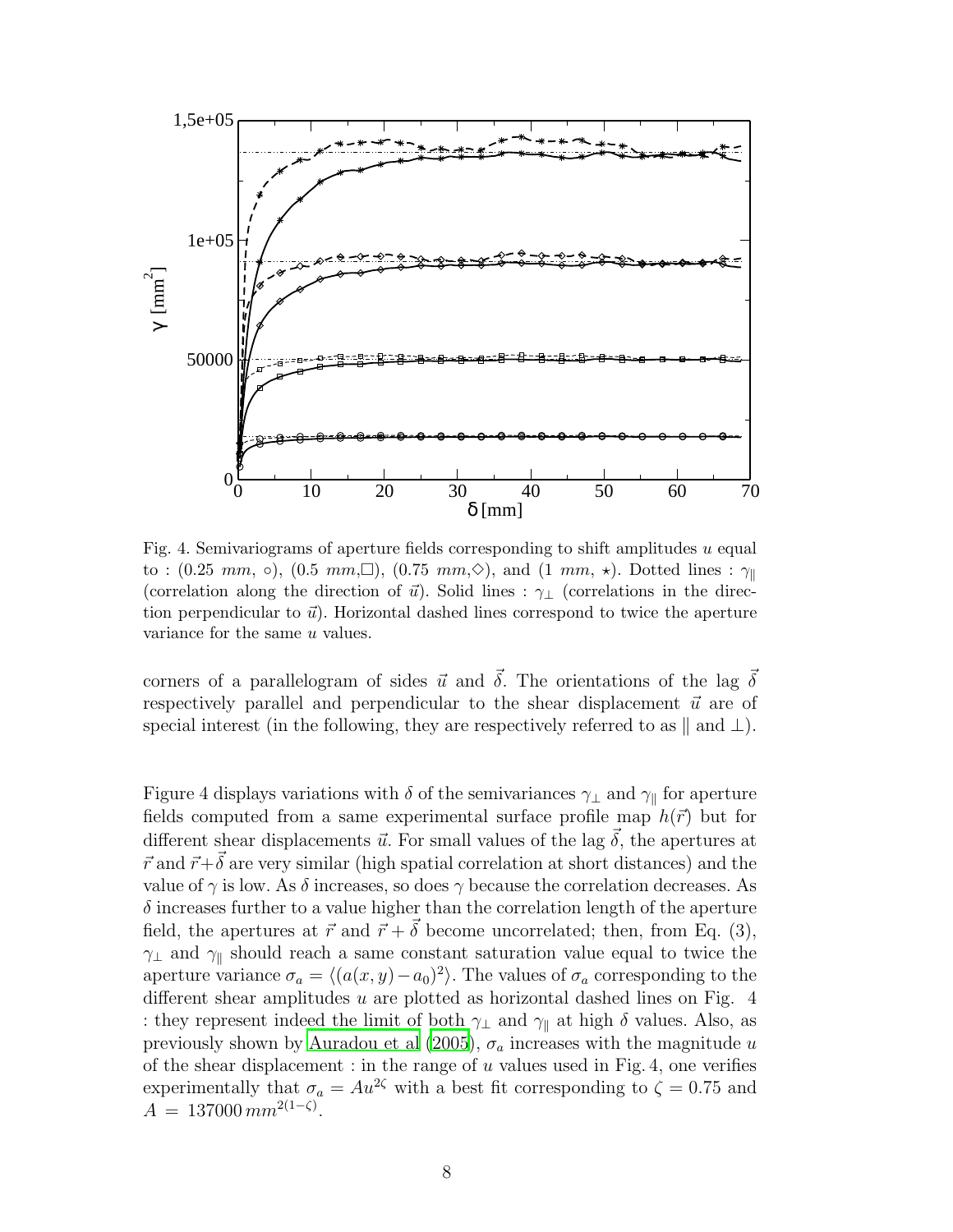

Fig. 5. Semivariograms of aperture fields normalized by  $Au^{2\zeta}$  ( $\zeta = 0.75$  and  $A = 137000 \, mm^{2(1-\zeta)}$  as function of the normalized lag  $\delta/u$ . Shear amplitude u values :  $(0.25 \, mm, \, \circ), (0.5 \, mm, \Box), (0.75 \, mm, \diamond), \text{ and } (1 \, mm, \star).$  Dotted lines :  $\gamma_{\parallel}$ (correlation along the direction of  $\vec{u}$ ). Solid lines :  $\gamma_{\perp}$  (correlations in the direction perpendicular to  $\vec{u}$ ). Note that the horizontal range is narrower than in Fig. 4 so that the overshoot effect is not visible.

Even though the limits of  $\gamma_{\perp}$  and  $\gamma_{\parallel}$  are the same at large  $\delta$  values for a given shear displacement  $u$ , the way in which this saturation is reached differs very much for the two semivariances due to the anisotropy of the aperture field. The semivariance  $\gamma_{\perp}$  for  $\vec{\delta}$  perpendicular to  $\vec{u}$  never exceeds its saturation value and reaches it in an *overdamped* way whereas  $\gamma_{\parallel}$  ( $\vec{\delta}$  parallel to  $\vec{u}$ ) displays an overshoot reflecting a local anticorrelation. These different behaviors result directly from the large scale anisotropic structures observed above on Fig. 3. Let us consider the aperture at two points separated by a small distance  $\vec{\delta}$ perpendicular to the shear displacement (and therefore parallel to the length of the structures) : they will most likely be both either above or below the average aperture if they are inside a same large scale structure. Then, the corresponding value of aperture semivariance will be less than  $\sigma_a$ . On the other hand, two points with a separation  $\delta$  parallel to  $\vec{u}$  have a high probability to correspond to different structures of the binarized picture : some amount of anti correlation can therefore be expected.

Let us now investigate the parameters determining the variation of  $\gamma$  in the transition regime. For that purpose, we have seeked to collapse the different curves of Fig.4 onto master curves. In Fig. 5,  $\gamma_{\perp}$  and  $\gamma_{\parallel}$  are normalized by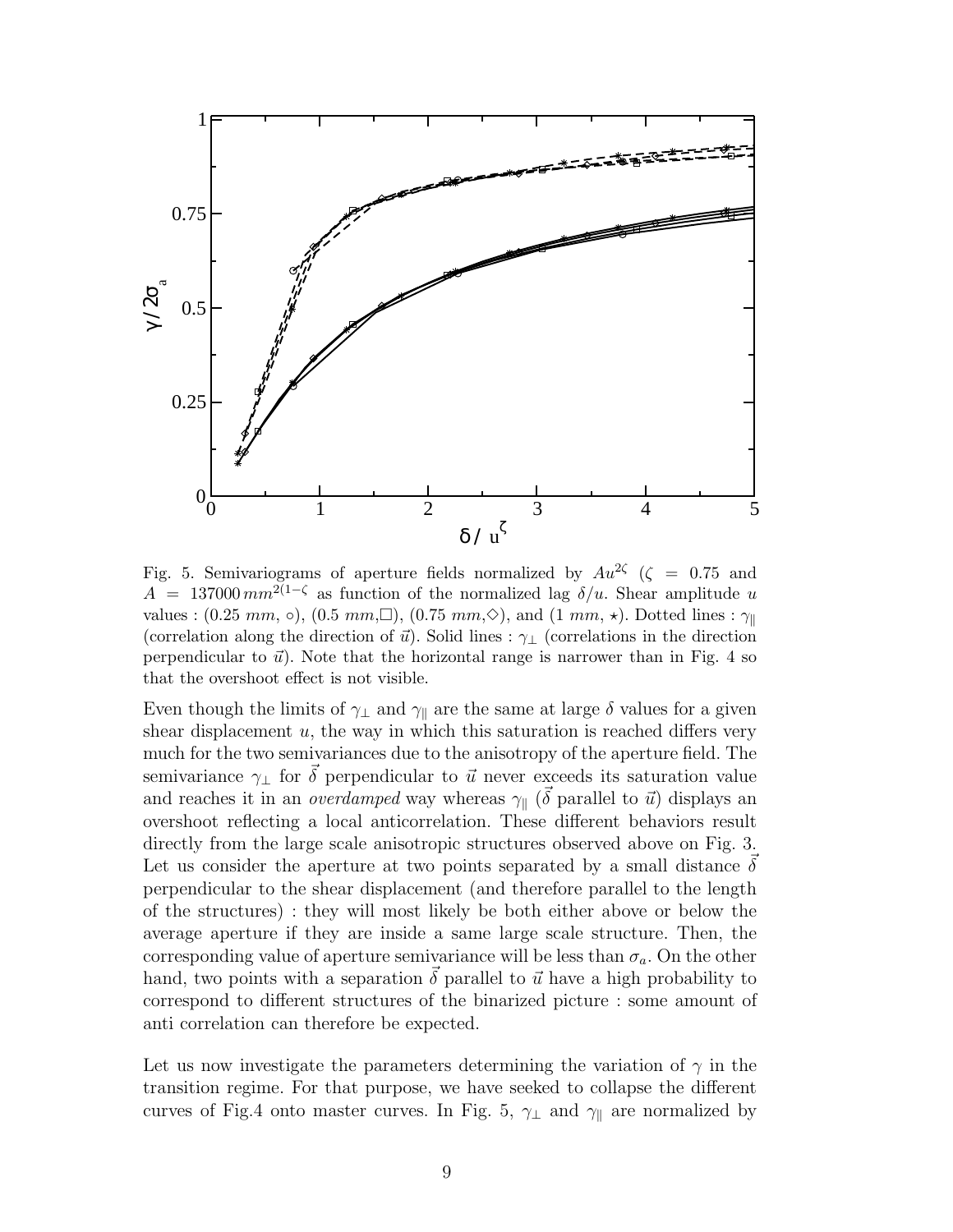

Fig. 6. Variations of  $(\gamma_{\parallel}/\bar{\gamma}_{\parallel} - 1)$  (top) and  $(\gamma_{\perp}/\bar{\gamma}_{\perp} - 1)$  (bottom) normalized by  $u^{\zeta}$  ( $\zeta = 0.75$ ) as a function of  $\delta$ . Shear amplitudes  $u : (0.25 \, mm, \, \circ), (0.5 \, mm, \Box),$  $(0.75mm,\diamond)$ , and  $(1mm, \star)$ .

 $Au^{2\zeta}$  which represents their limit at large values of  $\delta$  while, for the horizontal scale,  $\delta/u$  is a natural reduced coordinate (see Plouraboué et al. (1995)). These two normalizations allow indeed to collapse in Fig. 5 the different variations into two independent master curves, corresponding to the two orientations of  $\delta$  with respect to  $\vec{u}$ . This demonstrates, that, in all cases, the characteristic distance over which the aperture field gets decorrelated is proportional to the shift  $u$ : in addition, the ratio of this distance by  $u$  is significantly larger for  $\delta$  perpendicular to the shear than parallel to it. While this latter result will remain valid, the actual values of both distances may vary significantly from one sample to another.

Fig. 5 also shows that, for small lag values  $\delta/u \ll 1$ , the semivariograms increase linearly with  $\delta/u$  ( $\gamma/u^{\zeta} \propto \delta/u$ ). This indicates that the random field is not as smooth as in the case of a Gaussian covariance function for which  $\gamma \propto \delta^2$ .

At large distances  $\delta \gg u$ , the semivariance  $\gamma$  still displays large fluctuations with excursions above and below the asymptotic value  $\sigma_a$ : these are visible in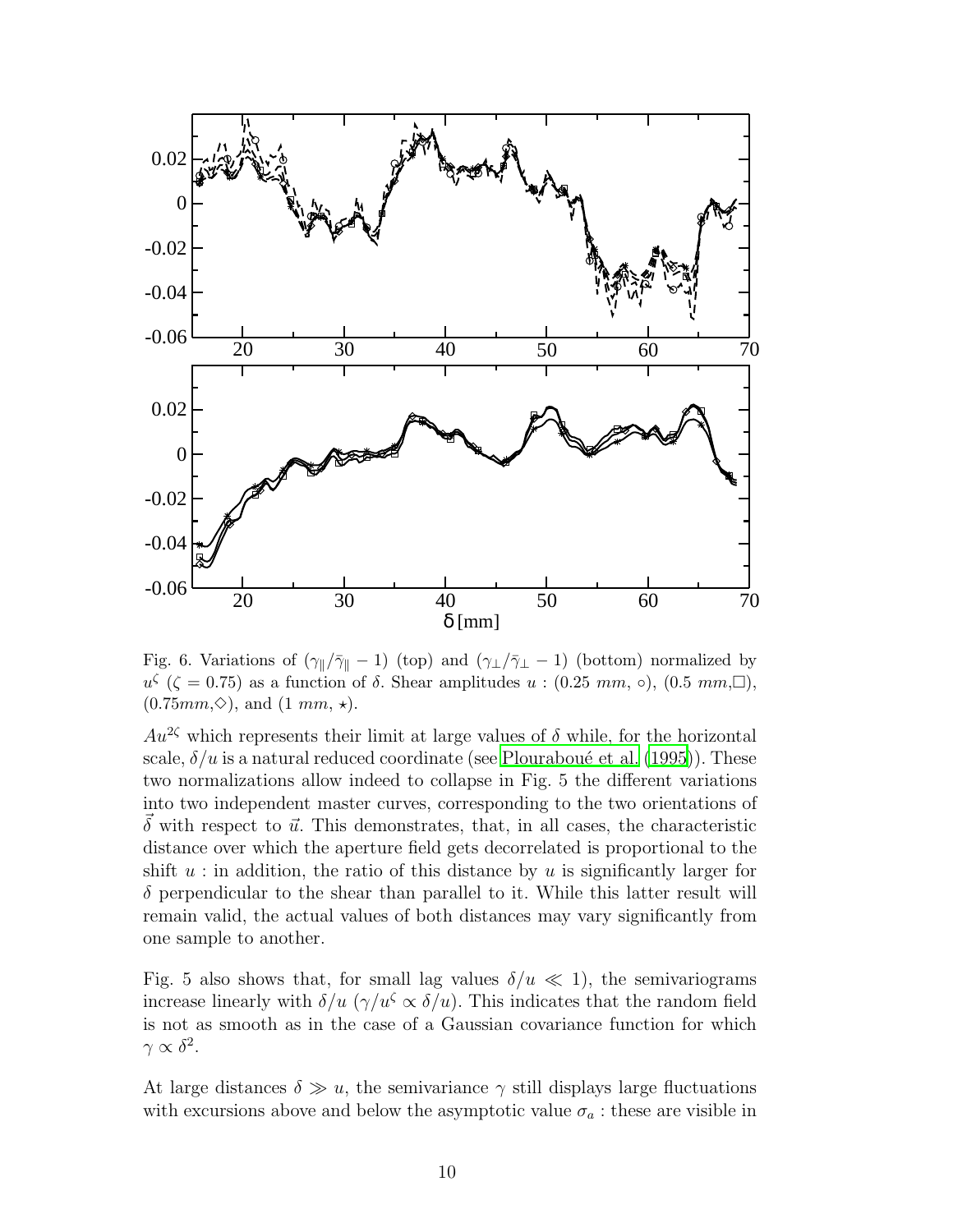Fig. 6 that represents the normalized deviations  $(\gamma-\overline{\gamma})/\overline{\gamma}$  of  $\gamma$  from its average value  $\bar{\gamma}$  over all distances  $\delta > 15$  mm. It is observed that the fluctuations coincide provided  $\delta$  is used as the horizontal scale (and not the normalized lag  $\delta/u$  as in Fig. 5). This suggests that these variations reflect the large scale underlying structures displayed in Fig. 3 and that their location is independent on the magnitude  $u$  of the shear displacement (these fluctuations will however be very variable from a sample to an other one). The variation of the amplitude of the fluctuations with  $u$  is however non trivial : the normalized deviations  $(\gamma - \bar{\gamma})/\bar{\gamma}$  had to be divided by  $u^{\zeta}$  to obtain the collapse of Fig. 6. This indicates that there is some influence of the local self-affine structure on these fluctuations; if they were only due to the large scale channels, the normalized deviations would be proportional to u.

## 4 Correlation between fracture aperture fields and fluid displacement fronts

This section is devoted to the geometry of the front between two miscible fluids (or equivalently to the dispersion of a tracer) in a single fracture. Several mechanisms contribute to the spreading of the front (or of the tracer). These include molecular diffusion, Taylor dispersion related to the velocity profile in the fracture gap and geometrical dispersion due to velocity variations between flow lines in the mean fracture plane (see [Drazer and Koplik \(2002\)](#page-15-8) and [Drazer et al \(2004\)](#page-15-6) for a discussion of the contribution of the above mentioned mechanisms to tracer dispersion).

Here, we shall take only into account the last mechanism : this allows us to assume a two-dimensional flow field  $v(x, y)$  obtained by averaging the threedimensional velocities over the gap of the fracture with  $v(x, y) = \langle v(x, y, z) \rangle_z$ . The pressure gradient inducing the flow and the resulting global mean velocity are parallel to the axis  $x$  and the front (or the tracer) is initially located at the inlet of the fracture on a line parallel to the axis  $y$ . In the following, we analyze the development of the front (or the tracer line) with time, assuming that its various points move at the local flow velocity, and we present a simple analytical model accounting for its geometry.

This model is based on the results discussed above, namely that the aperture field is structured into channels perpendicular to the shear displacement  $\vec{u}$ . For a mean flow parallel to these channels, the tracer particles follow paths that are only weakly tortuous; also, the variations of their velocity along these paths are small compared to the velocity contrasts between the different channels. Under these assumptions, the velocity of a particle located at a distance y measured perpendicular to the mean velocity satisfies :  $\vec{v}(x, y) \approx v(y)\vec{n}_x$ , where  $\vec{n}_x$  is a unit vector parallel to the mean flow. Note also that there are no contact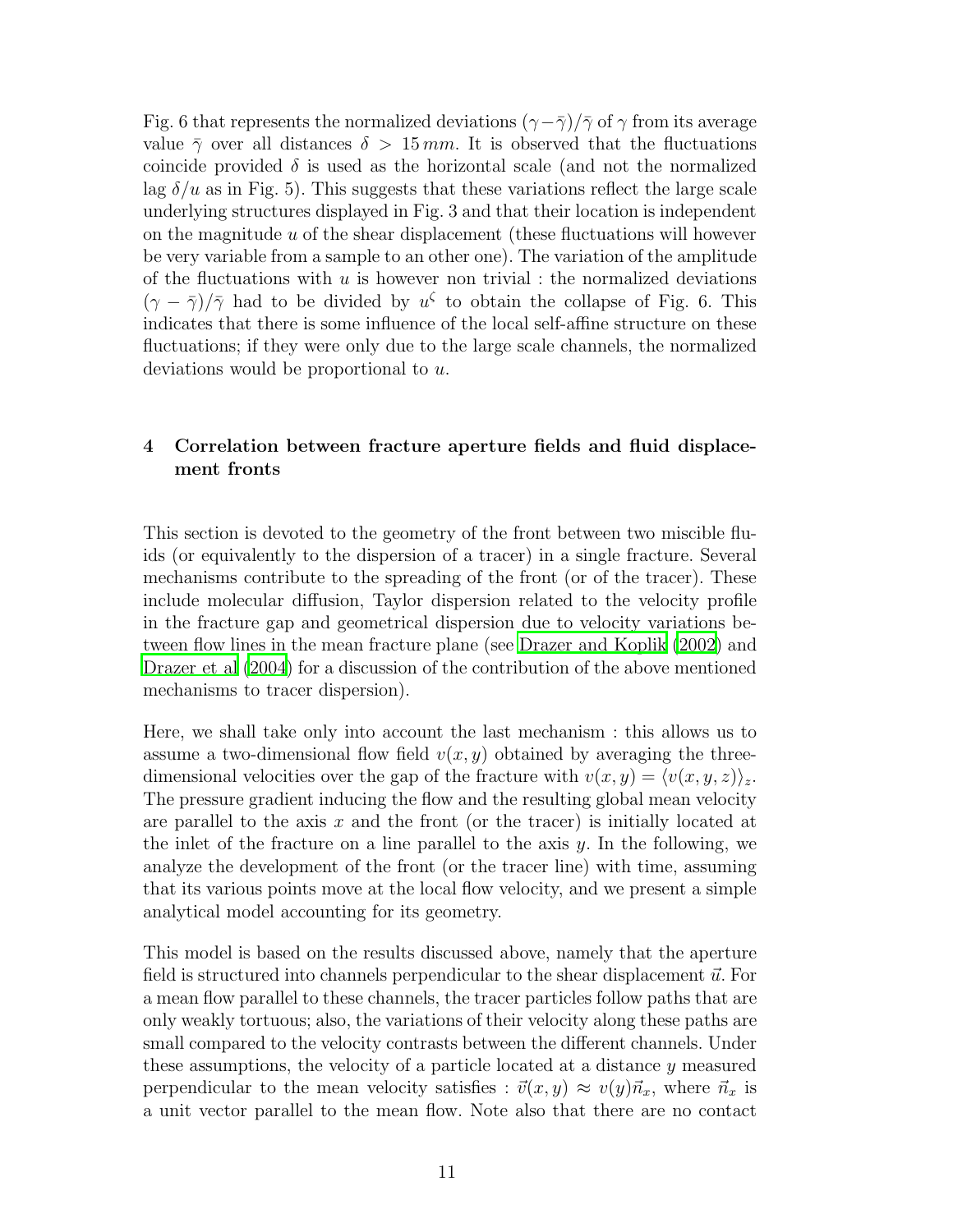

Fig. 7. Compared normalized front profiles  $\frac{x(y,t)}{\bar{x}(t)}$  (circles) and normalized apertures  $a(y)^2$  $\frac{u(y)}{\langle a^2(y)\rangle_y}$  (solid lines) as a function of the distance y. across the flow. Top and middle graphs : flow normal to shear displacement  $\vec{u}$  with  $u = 0.2$  mm and  $u = 0.6$  mm. Bottom graph : Flow parallel to  $\vec{u}$  for  $u = 0.6$  mm (the y scale of the solid line has been amplified by a factor 10). For all graphs, the fracture aperture is  $a_0 = 1$  mm and its size is 51  $mm \times 51$  mm.

points between the walls of the fractures we have used : this avoids to take into account the large tortuosity of the flow lines in their vicinity. For each channel the velocity  $\vec{v}(y)$  is related to the pressure gradient  $dP/dx$  by Darcy's equation :

$$
\vec{v}(y) = -\frac{a^2(y)}{12\mu} \frac{dP}{dx} \vec{n}_x,\tag{4}
$$

in which  $a(y)$  is the equivalent (or hydraulic) aperture of the channel. Then, particles starting at different distances y at the inlet move at different velocities,  $v(y)$ , and their distance x from the inlet at time t after the injection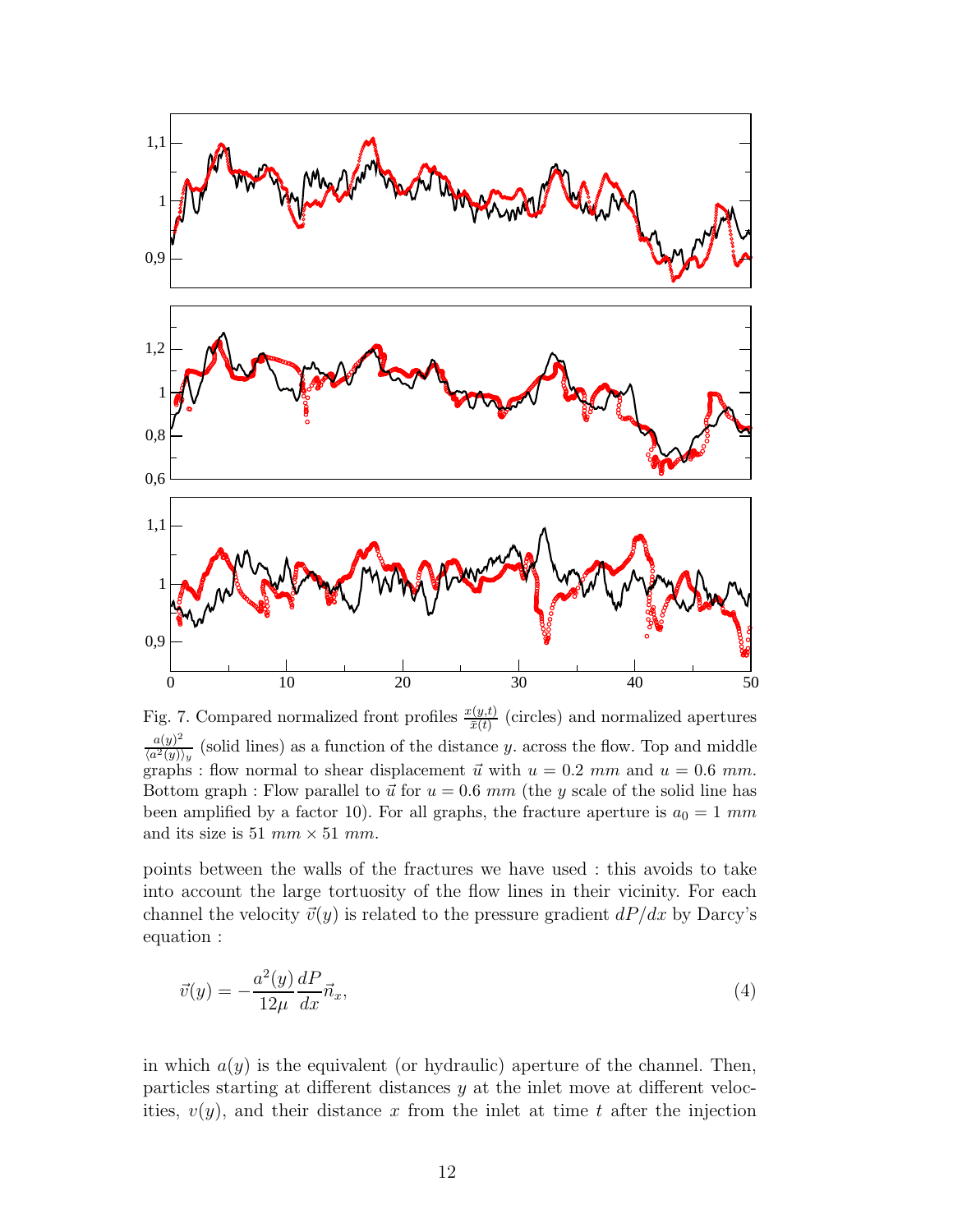satisfies  $x(t) = v(y) t$ ; the mean front position moves then at the average velocity with  $\bar{x}(t) = \langle v(y) \rangle_y t$ . Combining the previous relation with Eq. (4) we obtain:

$$
\frac{x(y,t)}{\bar{x}(t)} = \frac{a^2(y)}{\langle a^2(y) \rangle_y}.\tag{5}
$$

Finally, previous studies have shown that, for relatively small aperture fluctuations, the hydraulic aperture is well approximated by the geometrical aperture [\(Zimmerman et al, 1991](#page-16-3); [Brown](#page-15-10), [1987\)](#page-15-10) : this suggests that  $a(y)$  can be approximated by the average of the local apertures along the direction  $x$  with  $a(y) = \langle a(x, y) \rangle_x.$ 

The validity of this assumption has been tested by comparing the shape of the front  $x(y, t)$  determined from simulations using the lattice Boltzmann method to the variations of the square  $a^2(y)$  of the effective aperture. For that purpose, the normalized displacements  $x(y, t)/\bar{x}(t)$  at a time t parallel to the mean flow of particles released initially at  $x = 0$  are plotted in Fig. 7 as a function of the distance y together with the normalized square of the aperture averaged parallel to the flow :  $a^2(y)/\langle a^2(y)\rangle_y$ . When the mean flow is perpendicular to the shear displacement  $\vec{u}$ , the variations with y of the normalized position of the particles and of the normalized square aperture are very similar both for  $u = 0.2mm$  and  $u = 0.6mm$  (top and middle curves). The small differences may be due in part to the effect of viscous entrainment between adjacent flow channels due to viscous diffusion. On the contrary, when the mean flow is parallel to  $\vec{u}$  (bottom curves), there is very little correlation between the two curves and the amplitudes of the variations are very different (note that the curve corresponding to  $a^2(y)/\langle a^2(y)\rangle_y$  has been magnified by a factor of 10).

These strong differences reflect and confirm the anisotropy of the aperture field induced by the shear displacement  $\vec{u}$  : the assumptions underlying the above model and, particularly, Eq. 5 are indeed only valid if the flow field can be described as parallel channels with a length of the order of that of the fracture. For a mean flow perpendicular to  $\vec{u}$ , this model represents a good approximation : the aperture of the flow channels displays long range correlations and particles are convected along each channel with a weakly fluctuating velocity. Note that, in this case, the global width of the front parallel to  $x$  increases linearly with time while, for dispersive processes it increases from the square root of time. This difference results from the fact that the correlation length of the velocity of fluid particles is of the order of the total path length through the fracture; a dispersive regime can only be reached if the correlation length is much smaller. For flow parallel to  $\vec{u}$ , the flow lines are more tortuous and velocity fluctuations are enhanced : the model does not account any more for the geometry of the front and its width parallel to the mean flow is in addition reduced.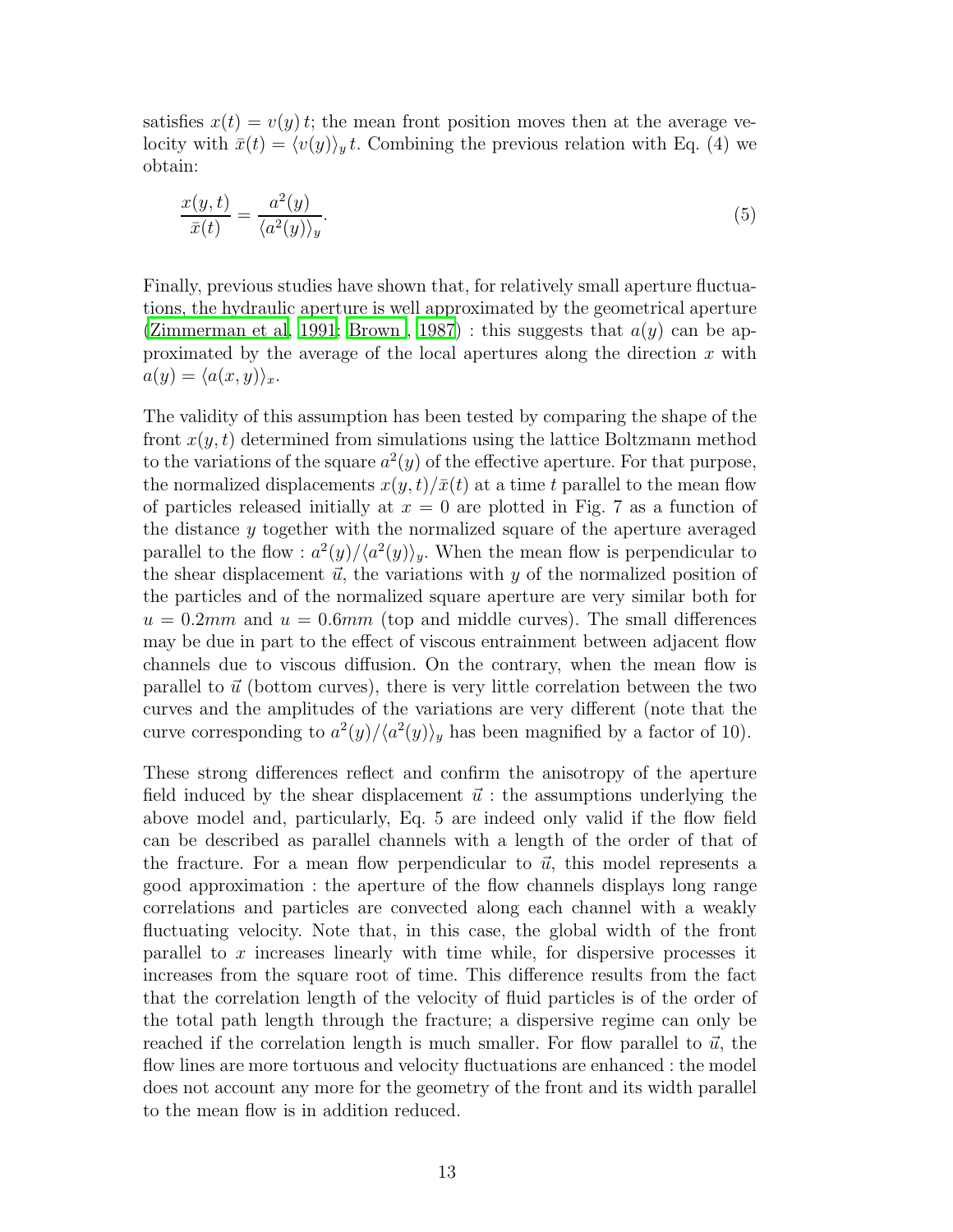

Fig. 8. Log-log plot of the power spectra  $P(f)$  of the deviations of the front displacement  $x(y, t)$  (dashed line) and of the squared effective aperture  $a^2(y)$  (continuous line) as a function of the spatial frequency  $f = L/x$  (shear displacement  $u = 0.2$  mm, mean aperture  $a_0 = 1$  mm, fracture size  $L = 51.2$  mm). The curves are shifted vertically relative to each other for convenience.

Further informations are obtained by performing Fourier transforms of the deviations of both the displacement  $x(y, t)$  of the front and the square  $a^2(y)$ of the estimated effective aperture from their mean values (the mean flow is perpendicular to the shear displacement  $\vec{u}$ ). The resulting power spectra are displayed in Fig. 8 and, as could be expected from the qualitative analysis of the curves of Fig. 7, both spectra are similar up to frequencies  $f$  of the order of  $f = L/u$ . In fact, for wavelengths smaller that the shear displacement u, only  $a^2(y)$  displays self-affine properties.

#### 5 Discussion and Conclusions

The experiments and numerical simulations realized in the framework of the present program have revealed new features of flow and transport in rough fractures which may be of importance in the modelization of fractured field reservoirs, such as those encountered at the Soultz site. We have specifically studied the influence of a relative shear displacement of complementary wall surfaces on the aperture field as well as on flow and transport between them.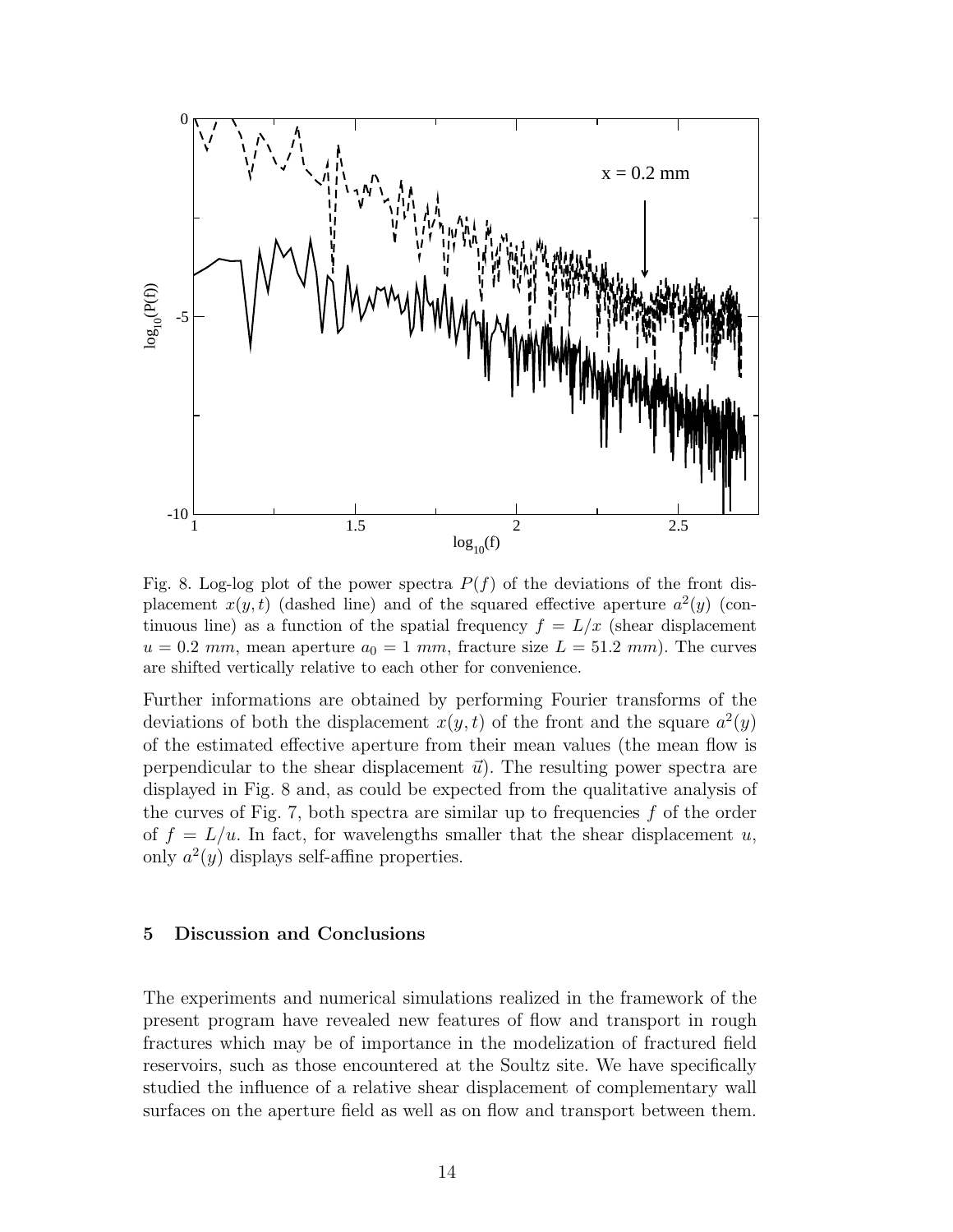This is particularly relevant to geothermal reservoirs where fluid injections frequently induce relative displacements of the fracture walls. In agreement with many experimental results, the rough fracture walls have been assumed to display a self-affine geometry.

First, we have shown that the relative shear displacements  $\vec{u}$  induce an anisotropy of the flow field which reduces permeability for flow parallel to  $\vec{u}$  and enhances it in the perpendicular direction; this may account in part for the permeability enhancement in some sheared zones of the reservoirs. These variations are well predicted by assuming the appearance in the aperture field of large ridges perpendicular to the shear and extending over the full length of the fracture : these ridges act as parallel channels enhancing flow parallel to them and reducing transverse velocity fluctuations. This anisotropy has been confirmed quantitatively by computing semivariograms of the aperture fields : these display a correlation length proportional to the shear displacement  $\vec{u}$  for a given orientation but significantly larger perpendicular to  $\vec{u}$  than parallel to it.

A second important result is the strong correlation between the roughness of the fracture walls and the geometry of the displacement fronts, particularly for flow perpendicular to  $\vec{u}$ . In particular, the displacement front has a self-affine geometry characterized by the same exponent as that characterizing the fracture walls. Also, for a mean flow perpendicular to  $\vec{u}$ , the front width is found to increase linearly with distance : this reflects a channelization parallel the mean flow, resultinb in weak velocity fluctuations along the paths of the fluid particles. Another important consequence is the fact that the front geometry can be estimated accurately in this case from the variations of the square of the aperture averaged parallel to the mean flow.

These results raise a number of questions that will have to be considered in future studies. First, one may expect the spatial correlations of the velocity field to decay eventually, leading to a normal Gaussian dispersion process at long distances. This has not been observed in our experimental or numerical systems and we have currently no estimate of the corresponding correlation length. Also, the channeling effect might result in a motion of some fluid particles at a velocity substantially faster than the average flow velocity, at least in transient regimes of duration shorter than the time necessary to sample the flow variations inside the fracture. This effect may have a strong influence on the thermal exchange between the rock and the fluid, or on the transport of species in dissolution-deposition processes encountered, for instance, on the Soultz site. In the case of a channelized flow, for instance, the variability of the residence times in the various flow channels may result in temperature inhomogeneities in the outflowing fluid.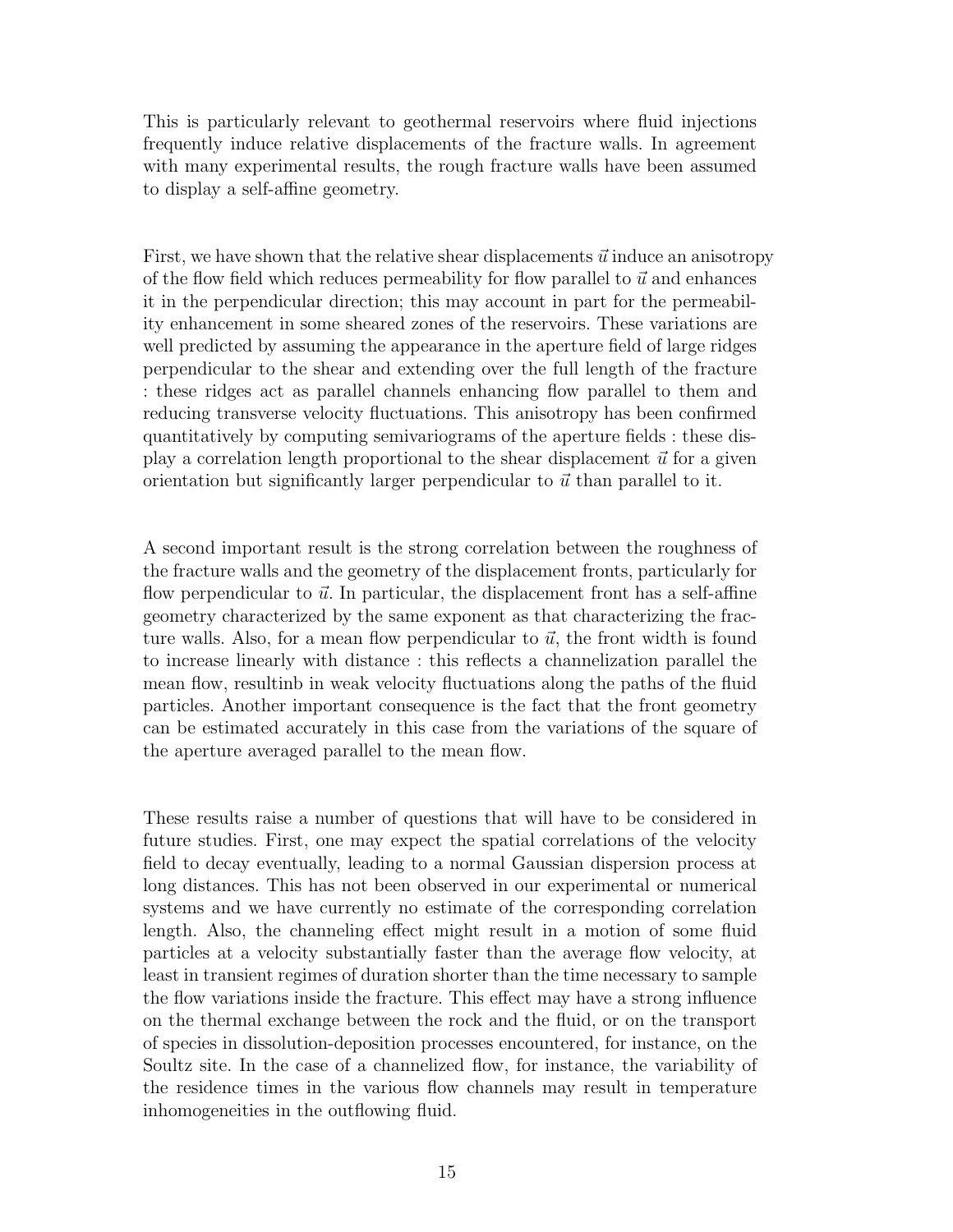#### 6 Acknowledgments

We are indebted to G. Chauvin and R. Pidoux for their assistance in the realization of the experimental set-up. Computer resources were provided by the National Energy Research Scientific Computing Center. HA and JPH are supported by the CNRS and ANDRA through the EHDRA (European Hot Dry Rock Association) and PNRH programs. GD and JK were supported by the Geosciences Program of the Office of Basic Energy Sciences (US Department of Energy), and by a PSC-CUNY grant. This work was facilitated by a CNRS-NSF Collaborative Research Grant and by the PICS CNRS n 2178.

#### References

- <span id="page-15-4"></span>Auradou, H., Drazer, G., Hulin, J.P. and Koplik, J., 2005, Permeability anisotropy induced by the shear displacement of rough fracture walls, Water Resour. Res., 41, W09423, doi:10.1029/2005WR003938.
- <span id="page-15-5"></span>Auradou, H., Hulin ,J.P., Roux, S., 2001, Experimental study of miscible displacement fronts in rough self-affine fractures, Phys. Rev. E, 63, 066306.
- <span id="page-15-3"></span>Bouchaud, E., 2003, The morphology of fracture surfaces: A tool for understanding crack propagation in complex materials, Surface Review And Letters, 10, 797–814.
- <span id="page-15-10"></span>Brown, S.R., 1987, Fluid flow rough joints: The effect of surface roughness, J. geophys. Res., 92, 1337–1347.
- <span id="page-15-1"></span>Dezayes, Ch., Genter, A., and Gentier, S., 2004, Fracture network of the EGS Geothermal Reservoir at Soultz-sous-Forets (Rhine Graben, France), Geothermal Ressources Council Transaction, 28, 213–218.
- <span id="page-15-7"></span>Drazer, G., and J. Koplik, 2000, Permeability of self-affine rough fractures, Phys. Rev. E, 62, 8076–8085.
- <span id="page-15-8"></span>Drazer, G., and J. Koplik, 2002, Transport in rough self-affine fractures, *Phys.* Rev. E, 66, 026303.
- <span id="page-15-6"></span>Drazer, G., H. Auradou, J. Koplik, and J. P. Hulin, 2004, Self-affine fronts in self-affine fractures: Large and small-scale structure, Phys. Rev. Lett., 92, 014501.
- <span id="page-15-2"></span>Evans, K., Moriya, H., Niitsuma, H., Jones, R.H., Phillips, W.S., Genter, A., Sausse, J., Jung, R., and Baria, R., 2005, Microseismicity and permeability enhancement of hydrogeologic structures during massive fluid injections into granite at 3km depth at Soultz H.D.R. site, Geophys. J. Int., 160, 388–412.
- <span id="page-15-9"></span>Feder, J., 1988. Fractals, Physics of Solids and Liquids, Plenum Press, New York.
- <span id="page-15-0"></span>Genter, A., Castaing, C., Dezayes, Ch., Tenzer, H., Traineau, H., and Villemin, T., 1997, Comparative analysis of direct (core) and indirect (borehole imag-